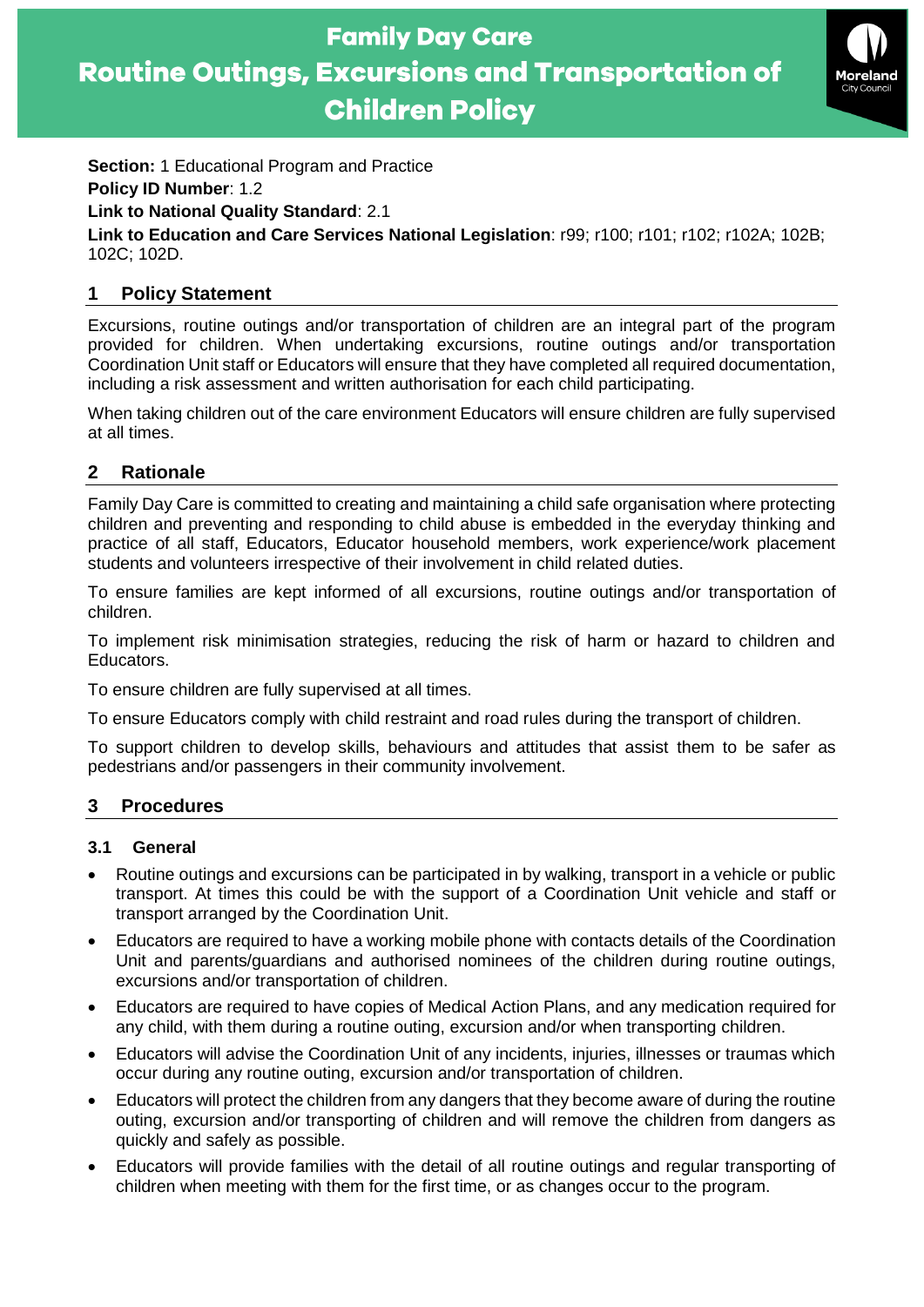

• Educators will notify families in advance of any excursions, ensuring appropriate authorisations are in place prior to the excursion.

### **3.2 Authority and Risk Assessments**

- Prior to undertaking any excursion or routine outing Educators must complete a risk assessment and obtain written authorisation. A copy of the risk assessment and authorisation form must be provided to the Coordination Unit for approval a minimum of two business days before the event, longer if possible. Until written approval has been provided an excursion or routine outing can't be undertaken.
- The Risk Assessment requires the Educator to have knowledge and understanding of the venue and its safety aspects before attendance with the children. This following should be included in the risk assessment:
	- $\circ$  information about hazards, public toilets, shade, parking areas and water access. Meeting the individual and collective needs of the children, including suitability of the physical space for the ages and capabilities of the children;
	- o Meeting physical and hygiene requirements;
	- $\circ$  Any children with medical action plans and how this will be managed; and
	- o Provision of food and drinks for children.
- In relation to routine outings risk assessments are to be completed at least annually or whenever information on the assessment needs to be updated. The Educator is required to note any changes, temporary and on-going as they occur and advise the Coordination Unit of these updates.
- If the outing is near water or any other significant hazard, then the following child ratio limits must be adhered to:
	- o One adult for each child under the age of three years; and
	- o One adult for each two children over three years.

Educators will not take children to any routine outings or excursions that are swimming activities.

#### **3.3 Transportation of children**

- When transporting children in a vehicle Educators and Coordination Unit Staff will follow all Victorian road rules including use of mobile phones while driving.
- Prior to transporting children in a vehicle Educators must complete a risk assessment and obtain written authorisation. A copy of the risk assessment and authorisation form must be provided to the Coordination Unit for approval at least two business days before the event. Until written approval has been provided transportation of children can't be undertaken.
- Educators and staff transporting children will hold a full licence. Probationary, learner and unlicensed drivers are not permitted to transport children.
- Prior to transporting children in their vehicle, Educators must have the vehicle and restraints checked by an authorised restraint fitter and provide the certificate of completion for this process to the Coordination Unit.
- Educators will advise the Coordination Unit of any change to a vehicle and obtain the required car restraint fitting approval before transporting children in that vehicle.
- Any vehicle used for transporting children must be registered and maintained in a roadworthy condition. A roadworthy can be requested by the Coordination Unit if necessary.
- When completing the car restraint check, the Educator is required to:
	- $\circ$  be present during the restraint fitting check;
	- $\circ$  ensure that the restraints to be used and checked are fitted into the vehicle at the time of the check; and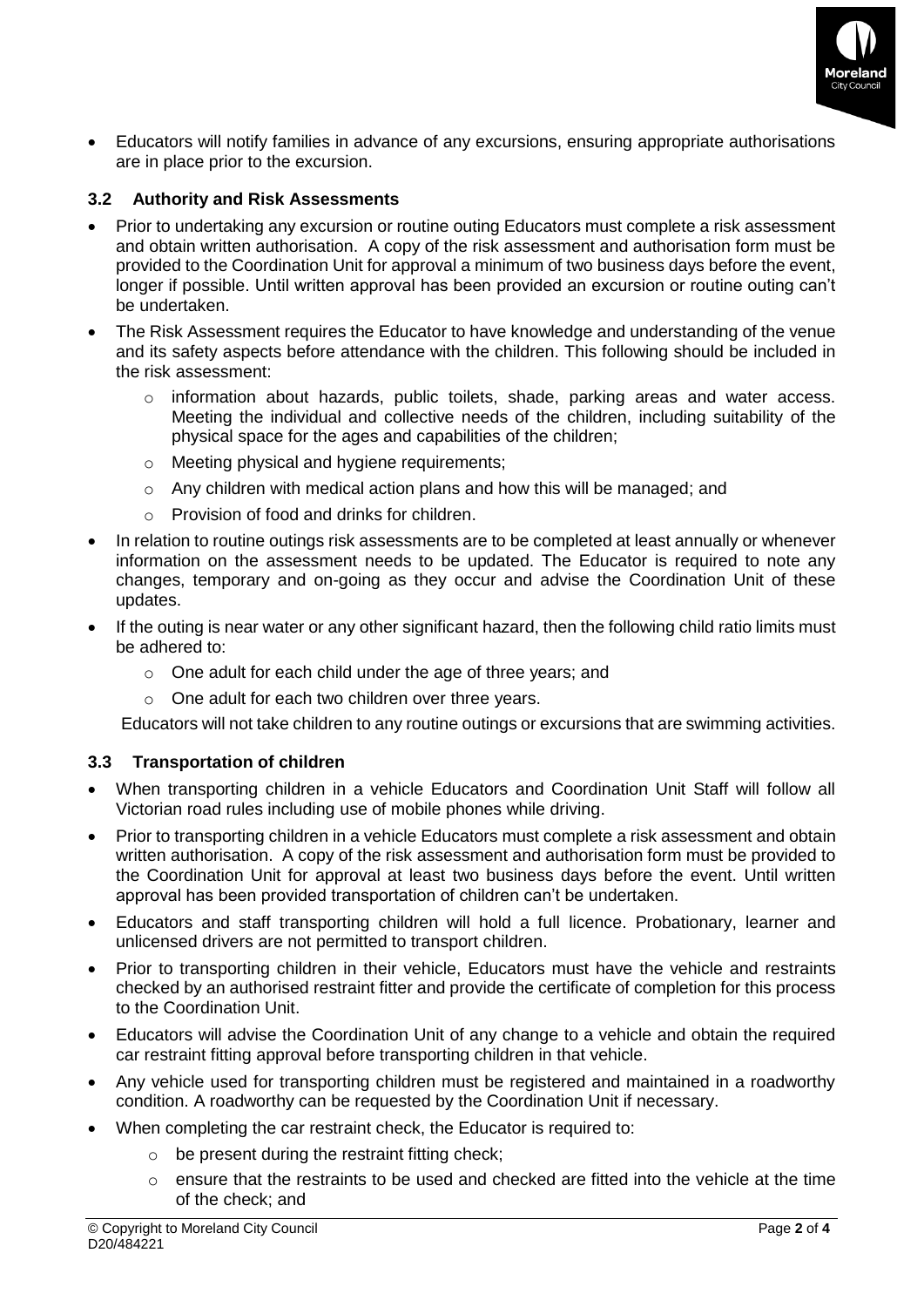

- o ensure that maximum number of anchor points are installed at the initial appointment.
- Educators will renew the car restraint check at least annually or more frequently if there is a change to the vehicle.
- The Educator must have the vehicle and restraints checked immediately if involved in an accident, if the vehicle fittings are altered or the vehicle is modified in any way.
- If there are any changes to an existing vehicle for example increasing the number of anchor points, these must be completed professionally within current legislation, and documentation provided to the Coordination Unit on completion and prior to using the vehicle again.
- The Educator must ensure children are transported in Australian Standard AS1754 approved restraints appropriate to their age and weight.
- There will only be one child in each restraint at any one time.
- Where an Educator owns a vehicle that has a cargo area e.g. Tarago van, they must seek advice from the Restraint Fitter as to how to secure cargo appropriately, while ensuring that anything relating to the restraint, such as extension straps, are not affected.
- When transporting children Educators will never leave them unattended or attended by someone else in a vehicle at any time. This includes when dropping children to school and/or kindergarten.
- When parking for children to disembark from the vehicle, Educators will always choose the safest parking option available.
- In an emergency, children may be transported in a Council vehicle by a staff member or in transport arranged by the Educator or Coordination Unit staff. Council vehicles are checked annually. Authorisation will be sought; however, the safety of children will be a priority and transportation may occur if needed without permission.

#### **4 References**

- [Education and Care Services National Law Act](https://www.acecqa.gov.au/nqf/national-law-regulations/national-law)
- [Education and Care Services National Regulations](https://www.acecqa.gov.au/nqf/national-law-regulations/national-regulations)
- [National Quality Standards](https://www.acecqa.gov.au/nqf/national-quality-standard)
- [ACECQA](https://www.acecqa.gov.au/)
- [Guide to the National Quality Framework](https://www.acecqa.gov.au/sites/default/files/2020-09/Guide-to-the-NQF-September-2020.pdf)
- [Department of Education and Training](https://www.education.vic.gov.au/childhood/providers/regulation/Pages/Criminalhistoryrequirements.aspx#link90)
- Educator Agreement
- VicRoads
- Australian Child restraint Resource Initiative